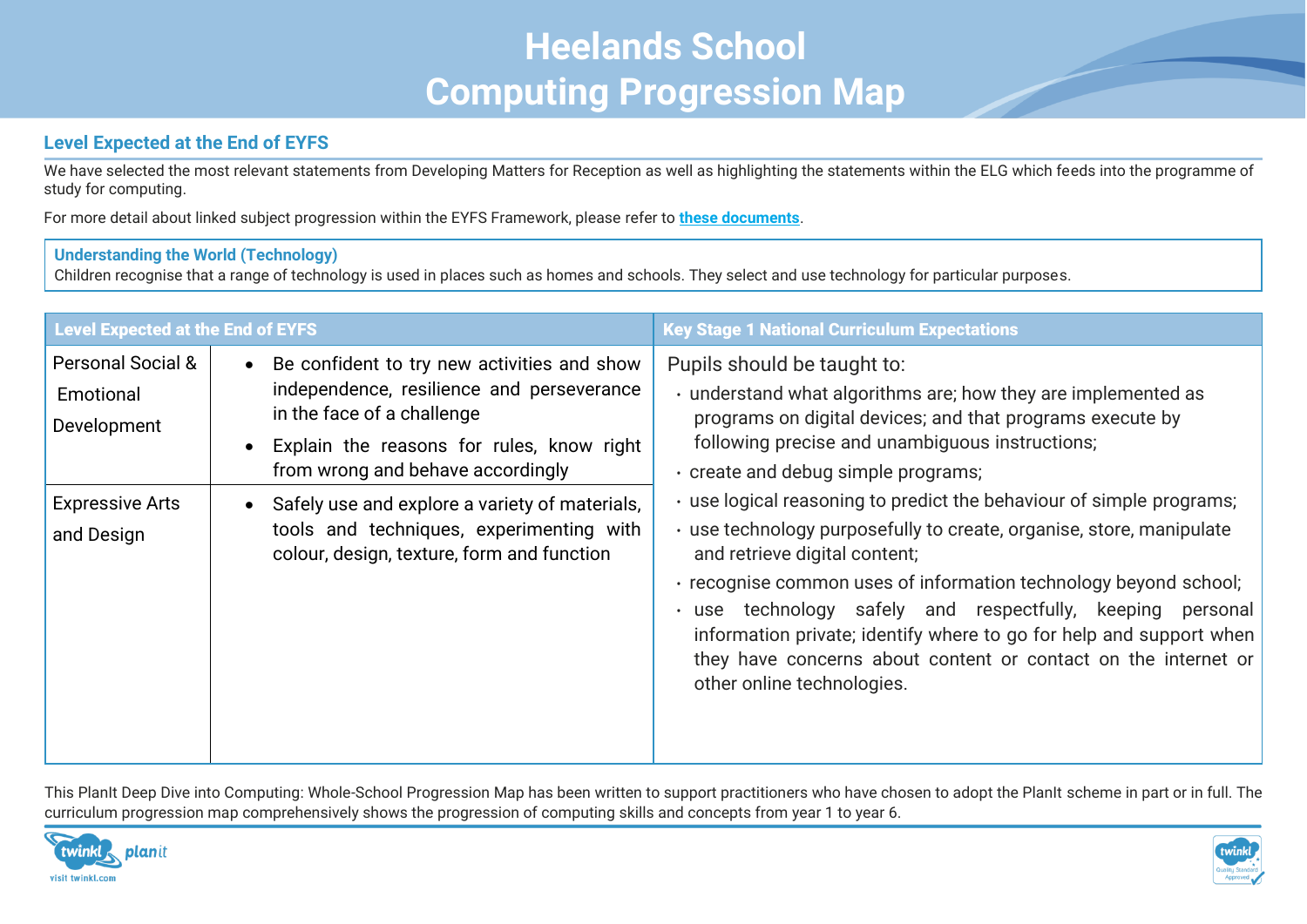### **Intent**

At Heelands School we believe that computing is an essential part of the national curriculum. Computing is an integral part of modern day life and therefore provides a wealth of learning opportunities that have strong links to other subjects. We deliver a high quality computing education which gives children the necessary experiences to become digitally literate and use their logical reasoning to solve problems. Computing allows children to explore and engage with a range of programs to express themselves. We offer a structured sequence of lessons using Purple Mash, helping teachers to ensure that they have covered the skills required to meet the aims of the national curriculum. The content allows for a broad, deep understanding of computing and how it links to children's lives. It offers a range of opportunities for consolidation, challenge and variety. This allows children to apply the fundamental principles and concepts of computer science. They develop analytical problem-solving skills and learn to evaluate and apply information technology. It also enables them to become responsible, competent, confident and creative users of information technology.

Children have many opportunities to create, organise and store digital content through Purple Mash. Children take pride in the work they create and have opportunities to share their learning.

By the time children leave Heelands School at the age of seven, they will:

- Be confident in using technology and understand how technology can be used safely and respectfully
- Understand how to tell an adult if they see something unsafe online
- Know what information is appropriate to share online
- Know that there are different types of technology at school and beyond
- Be able to discuss differences between technologies
- Be able to give simple instructions to make something move

 $U$ se logical reasoning to predict the behaviours of programs of programs of programs of programs of programs of  $\mu$ 

Be able to create and debug simple programs

## **Implementation**

Further details of timetabling and organisation of the Computing Curriculum are to be found in the Computing Subject Policy. Each lesson contains revision, analysis and problem-solving. Through the sequence of lessons, we intend to inspire pupils to develop a love of the digital world, see its place in their future and give teachers' confidence. Cross-curricular links are also important in supporting other areas of learning. Our lesson plans and resources help children to build on prior knowledge at the same time as introducing new skills and challenges. In KS1, the focus is on developing the use of algorithms, programming and how technology can be used safely and purposefully. Adult guides are offered, enabling staff to feel confident in the progression of skills and knowledge and that outcomes have been met. An example of keywords has been included in the skills progression document, showing the progression of specific language involved in children's learning so that teachers can also assess understanding and progress through vocabulary

**Key implementation principles are:**

- Weekly Computing lessons for EYFS, Yr1 and Yr2
- Daily opportunities to use smart boards in classrooms
- Computing is used in other areas of the curriculum
- Interactive whiteboards are used to cast children's work and demonstrate activity.

#### **Differentiation and inclusion:**

The teacher, via observation, will make opportunities for children who need additional support to be supported. Some children with SEND will participate with the support of a 1:1 adult, who qauges the appropriateness of the activity and modifies as needed. Opportunities for children to lead and develop ideas will contribute to the extension for more able children. Teachers' should plan lessons and activities that incorporate scope for elaboration, demonstration, leading, solo work etc for children who demonstrate strength in Computing.

#### **Assessment:**

In the Foundation Stage, although 'technology' has been removed from the EYFS curriculum we will still be teaching computing as we think it is vitally important. When assessing Computing, we will link to other areas of the curriculum where appropriate. See more details in the Computing Policy. In Key Stage One, Computing is mostly assessed via teachers or teaching assistants. In addition, teachers can observe children's work via Purple Mash and this will support teachers' judgement for the end of the year against the KS1 Computing National Curriculum. During the year teachers complete ongoing assessments and use this information to ensure planning meets the needs of individuals.



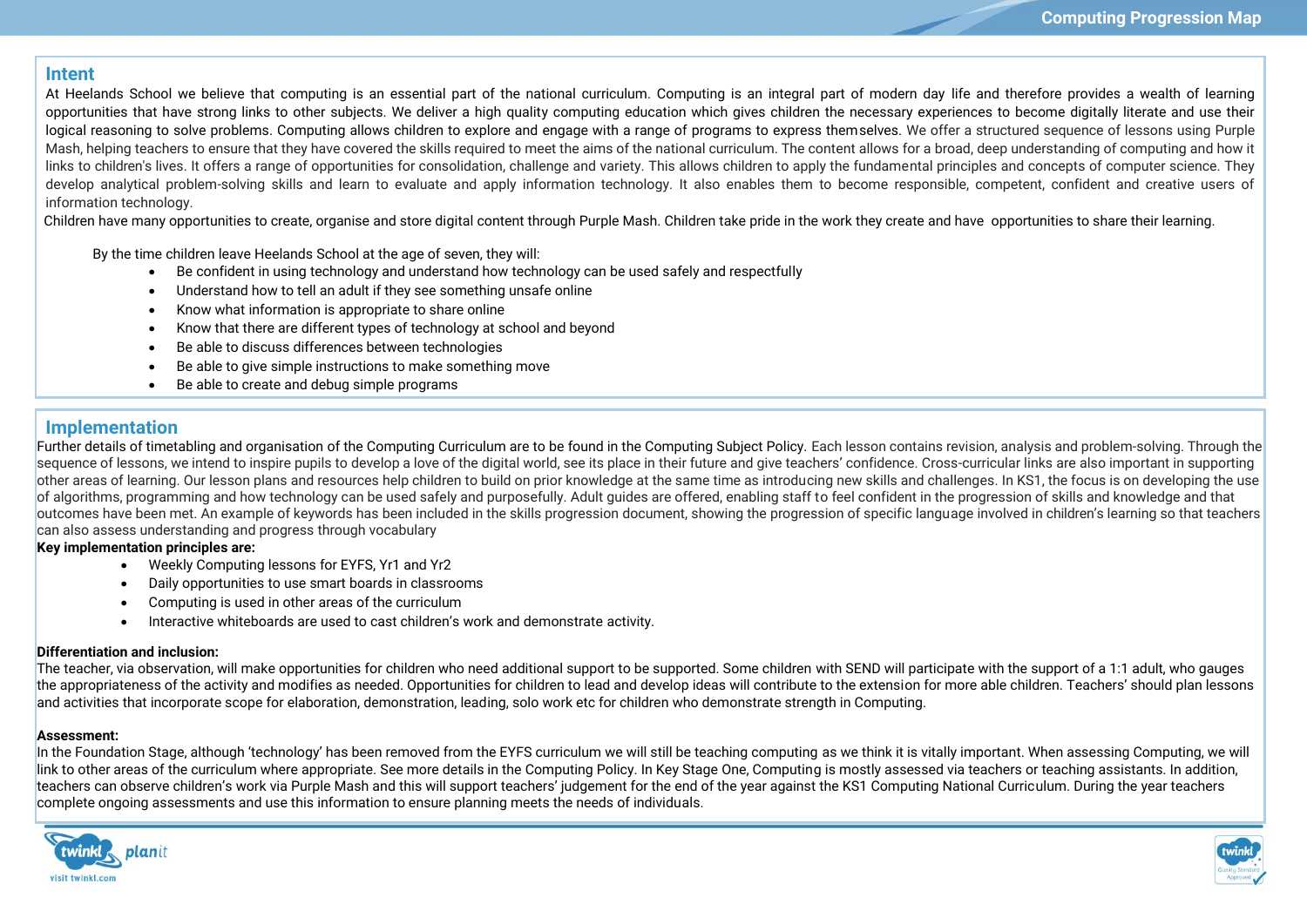### **Impact**

Learning in computing will be enjoyed across the school. Teachers will have high expectations and quality evidence will be presented in a variety of forms. Children will use digital and technological vocabulary accurately, alongside a progression in their technical skills. They will be confident using a range of hardware and software and will produce high-quality purposeful products. Children will see the digital world as part of their world, extending beyond school, and understand that they have choices to make. They will be confident and respectful digital citizens going on to lead happy and healthy digital lives.

| <b>EYFS</b>                                                                                                                                                                                                   | KS <sub>1</sub>                                                                                                                                                                                                                                                                                                                                                                                                                                                                                                                                                                                                                                                                                                                                                                                                                                                                                                                                                                                                                                                                                                                                    |
|---------------------------------------------------------------------------------------------------------------------------------------------------------------------------------------------------------------|----------------------------------------------------------------------------------------------------------------------------------------------------------------------------------------------------------------------------------------------------------------------------------------------------------------------------------------------------------------------------------------------------------------------------------------------------------------------------------------------------------------------------------------------------------------------------------------------------------------------------------------------------------------------------------------------------------------------------------------------------------------------------------------------------------------------------------------------------------------------------------------------------------------------------------------------------------------------------------------------------------------------------------------------------------------------------------------------------------------------------------------------------|
| Children can:<br>a) Write my name using a keyboard on<br>different devices<br>b) Use the caps lock for the initial sound in<br>their name<br>c) Use a simple paint programme with<br>increasing mouse control | Children begin to understand the particular purposes technology can be used for and that by adding text and images you<br>can communicate with technology. Children develop their skills in typing, selecting tools and organising information.<br><b>KS1 Computing National Curriculum</b><br>Children use technology purposefully to create, organise, store, manipulate and retrieve digital content.<br>Children can:<br>add text strings, text boxes and show and hide objects and images, manipulating the features;<br>use various tools, such as brushes, pens, eraser, stamps and shapes, and set the size, colour and shape;<br>use applications and devices in order to communicate ideas, work, messages and demonstrate control;<br>save, retrieve and organise work;<br>use key vocabulary to demonstrate knowledge and understanding in this strand: paint, colour, brush, tools, settings, undo,  <br>redo, text, image, size, poster, launch, application, software, window, minimise, restore, size, move, screen, close, click,  <br>drag, log on, log off, keyboards, keys, mouse, click, button, double click, drag, present. |



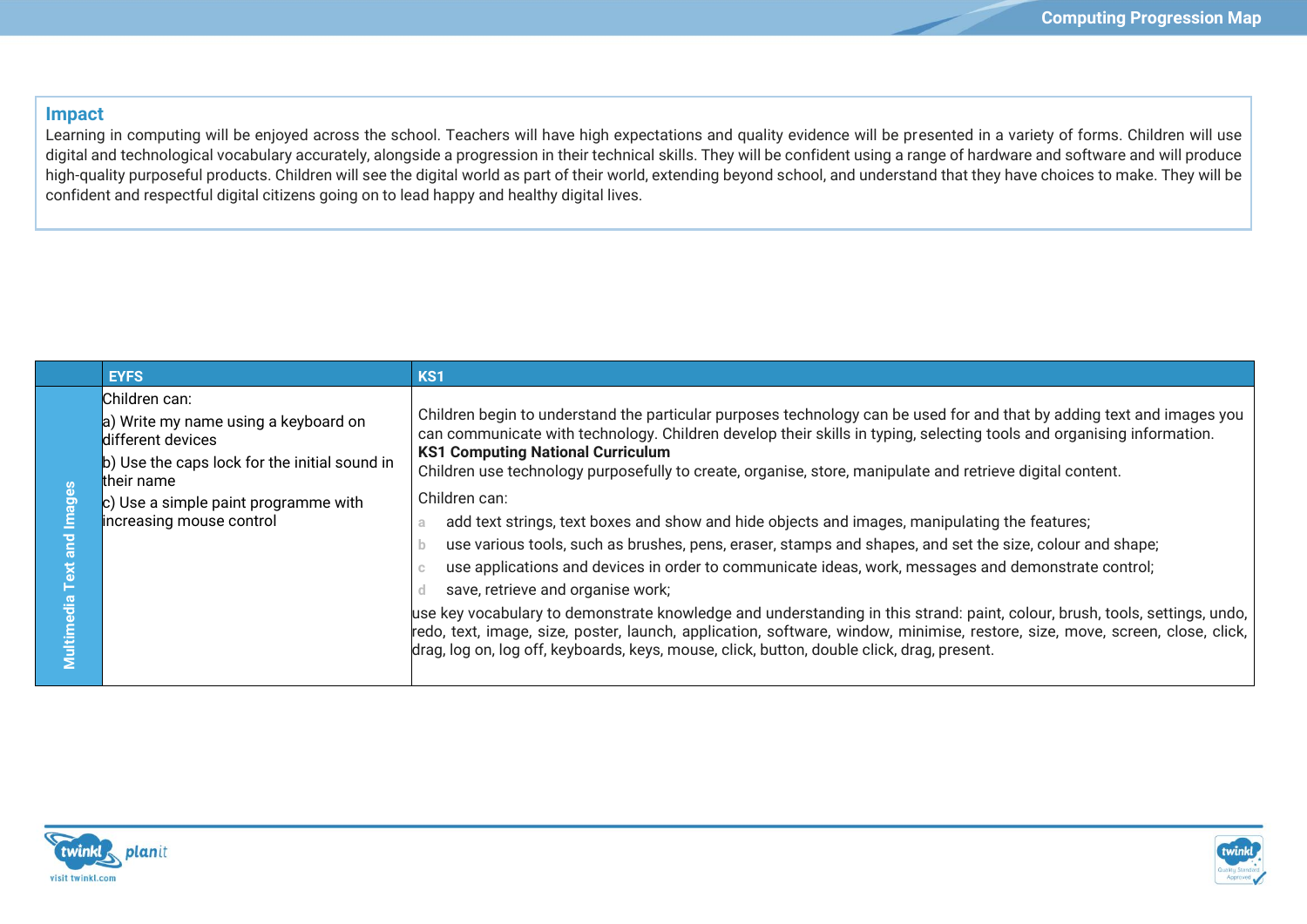| $\tilde{\mathbf{a}}$<br>Ŏ<br>l.a<br>His<br>÷.<br>Ē | Children can:<br>a) Explore sounds<br>b) Use a digital device to take a photograph<br>c) Understand the purpose of and<br>experiment with hardware such as cameras,<br>computers, ipads, voice recorders etc. | Children begin to develop their creativity using technology through recording sound. Children will also begin to<br>develop their editing skills and control of the tools.<br><b>KS1 Computing National Curriculum</b><br>Children use technology purposefully to create, organise, store, manipulate and retrieve digital content.<br>Children can:<br>use software to record sounds;<br>change sounds recorded;<br>save, retrieve and organise work;<br>use key vocabulary to demonstrate knowledge and understanding in this strand: commands, add sound. |
|----------------------------------------------------|---------------------------------------------------------------------------------------------------------------------------------------------------------------------------------------------------------------|--------------------------------------------------------------------------------------------------------------------------------------------------------------------------------------------------------------------------------------------------------------------------------------------------------------------------------------------------------------------------------------------------------------------------------------------------------------------------------------------------------------------------------------------------------------|
|----------------------------------------------------|---------------------------------------------------------------------------------------------------------------------------------------------------------------------------------------------------------------|--------------------------------------------------------------------------------------------------------------------------------------------------------------------------------------------------------------------------------------------------------------------------------------------------------------------------------------------------------------------------------------------------------------------------------------------------------------------------------------------------------------------------------------------------------------|

|   | Children can:                               | Children can:                                                |
|---|---------------------------------------------|--------------------------------------------------------------|
|   | a) Collect and discuss data as a class      | a) Know that images give information.                        |
|   | b) Insert data into a pictogram, as a class | b) Say what a pictogram is showing them.                     |
| ත | c) Answer simple questions relating to the  | c) Put data into a program.                                  |
|   | pictogram as a class                        | d) Sort objects and pictures into lists or simple tables.    |
|   |                                             | $\pm$ e) Make a simple Y/N tree diagram to sort information. |
|   |                                             | f) Create and search a branching database.                   |
|   |                                             |                                                              |

| Children can:<br>a) Recognise a range of technology that is used in<br>places such as homes and schools?<br>b) Select and use technology for a particular<br>purpose?<br>c) Name and use a keyboard and mouse with<br>developing control?<br>d) Access and use simple activities using touch<br>technology with increasing control?<br>e) Use technology appropriately through role play? | Children begin to make links to how they use technology outside of the classroom. They begin to think<br>about the benefits of using technology in their lives, making links to learning about online safety.<br><b>KS1 Computing National Curriculum</b><br>Children recognise common uses of technology beyond school. They use technology safely and respectfully,<br>keeping personal information private; they identify where to go for help and support when they have concerns<br>about content or contact on the internet or other online technologies.<br>Children can:<br>recognise ways that technology is used in the home and community, e.g. taking photos, blogs, shopping;<br>use links to websites to find information;<br>recognise age-appropriate websites;<br>use safe search filters;<br>use key vocabulary to demonstrate knowledge and understanding in this strand: filter, Google, search engine,<br>image, keyboard, email, internet, subject, address, communicate, sender, safe, secure. |
|-------------------------------------------------------------------------------------------------------------------------------------------------------------------------------------------------------------------------------------------------------------------------------------------------------------------------------------------------------------------------------------------|-----------------------------------------------------------------------------------------------------------------------------------------------------------------------------------------------------------------------------------------------------------------------------------------------------------------------------------------------------------------------------------------------------------------------------------------------------------------------------------------------------------------------------------------------------------------------------------------------------------------------------------------------------------------------------------------------------------------------------------------------------------------------------------------------------------------------------------------------------------------------------------------------------------------------------------------------------------------------------------------------------------------------|
|-------------------------------------------------------------------------------------------------------------------------------------------------------------------------------------------------------------------------------------------------------------------------------------------------------------------------------------------------------------------------------------------|-----------------------------------------------------------------------------------------------------------------------------------------------------------------------------------------------------------------------------------------------------------------------------------------------------------------------------------------------------------------------------------------------------------------------------------------------------------------------------------------------------------------------------------------------------------------------------------------------------------------------------------------------------------------------------------------------------------------------------------------------------------------------------------------------------------------------------------------------------------------------------------------------------------------------------------------------------------------------------------------------------------------------|